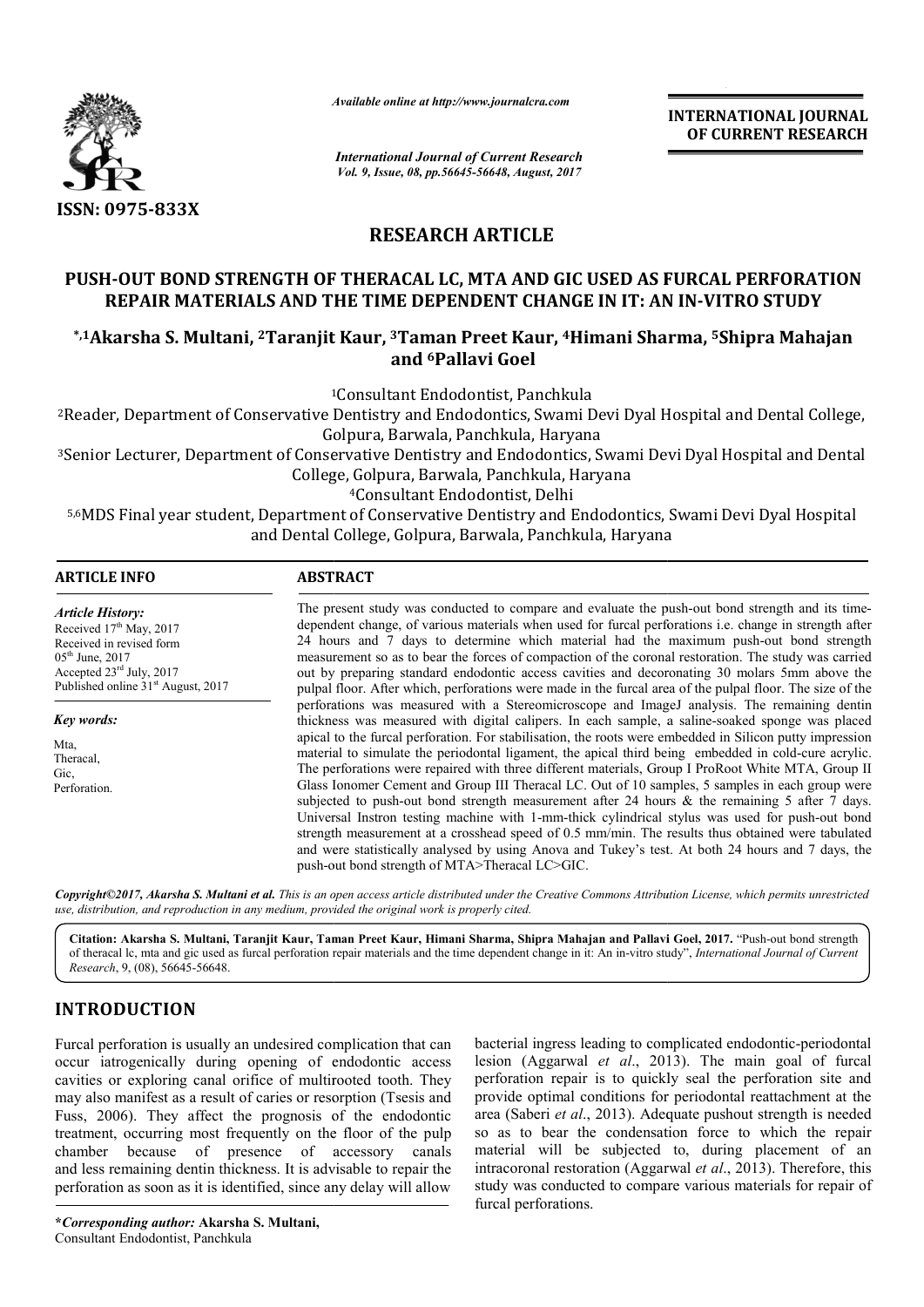## **MATERIALS AND METHODS**

Thirty intact human permanent maxillary and mandibular molars were collected. Teeth with cracks, open apices, root caries, or fused roots were excluded from the study. An EndoAccess bur was used for preparation of endodontic access cavity. The teeth were decoronated 5mm from the pulpal floor with a water cooled diamond sectioning disk. In each sample, a furcal perforation was prepared with a high-speed long shank round bur. Since there could be a discrepancy in the coronal and apical diameters of the furcal perforations within the same sample and as compared with other samples, each perforation was photographed coronally and apically by a Stereomicroscope (Abdel Rahman Hashem et al., 2012) (Figure 1) for the purpose of measuring the coronal and apical diameter  $(d_1$  and  $d_2$  respectively) of each perforation in all the samples. From the diameter, the coronal and apical radius  $(r_1$  and  $r_2$  respectively) was deduced by dividing the diameter by 2.



**Figure 1. Stereomicroscopic images of furcal perforation as viewed top: apically, bottom: coronally :** 

Inclusively, the length from the decoronated surface of the crown to the furcal area of the roots was measured with micrometer digital callipers (H). The remaining dentin thickness (h) from the pulpal floor to the furcal area of the roots was calculated by reducing 5 mm from the length measured by the micrometer digital callipers as the crown of each tooth had been decoronated at a length of 5 mm from the pulpal floor. Before repairing each sample, as per the measurements of the stereomicroscope, the furcal perforation had been considered as truncated cone (Figure 2). The pushout bond strength of the repair material depends directly upon the force applied and inversely upon the lateral surface area of the perforation (Abdel Rahman Hashem *et al* ., 2012; Patierno *et al*., 1996).



**Figure 2. Truncated cone**

The Lateral surface area or Adhesion area of each perforation was calculated as follows (Patierno *et al.*, 1996; Muvdi *et al.*, 1997):

 $\pi L(r_1 + r_2)$ 

where  $\pi$  is the constant 3.14,  $\mathbf{r}_1$  (=  $\mathbf{d}_1$  / 2 ) is the coronal larger radius,  $r_2 (= d_2 / 2)$  is the apical smaller radius andL is calculated as follows (Muvdi et al., 1997):

$$
L = \sqrt{(r_1 - r_2)^2 + h^2}
$$

Where **h** is the thickness of the repair material

In each sample, a saline-soaked sponge was placed directly in contact with the apical aspect of the furcal perforation. Then the apical third of the roots were covered with C-Silicon heavy body/putty impression material. Lastly, the apical third of the roots were embedded in cold-cure acrylic to stabilise the roots. (Marchionatti *et al*., 2014) a saline-soaked sponge was placed directly in<br>e apical aspect of the furcal perforation. Then<br>of the roots were covered with C-Silicon heavy

Following the simulation of the periodontium, the samples were randomly divided into three major experimental groups of twenty samples each, based on the repair material used, which were: impression material. Lastly, the apical third of the embedded in cold-cure acrylic to stabilise the roots.<br>tti *et al.*, 2014)<br>the simulation of the periodontium, the samples<br>mly divided into three major experimental group

- GROUP I: Furcal perforations repaired using Pro-Root White MTA
- GROUP II: Furcal perforations repaired using Universal GIC
- GROUP III: Furcal perforations repaired using Theracal LC.

Each group has been further divided into 2 subgroups A and B, Each group has been further divided into 2 subgroups A and B, tested after 24 hours and 7 days respectively. All the samples were stored in 100% humidity before being mounted in loading fixtures using rapid repair acrylic resin and iron molds. 1 mm thick cylindrical stylus was placed coronally on the repaired perforation in each sample and a force was applied by the Universal Instron Testing Machine (UTM), at a crosshead speed of 0.5 mm/min in a coronal-apical direction. The tip of the stylus was positioned so that it only contacted the repair material (Abdel Rahman Hashem et al., 2012). loading fixtures using rapid repair acrylic resin and iron molds.<br>1 mm thick cylindrical stylus was placed coronally on the repaired perforation in each sample and a force was applied by the Universal Instron Testing Machi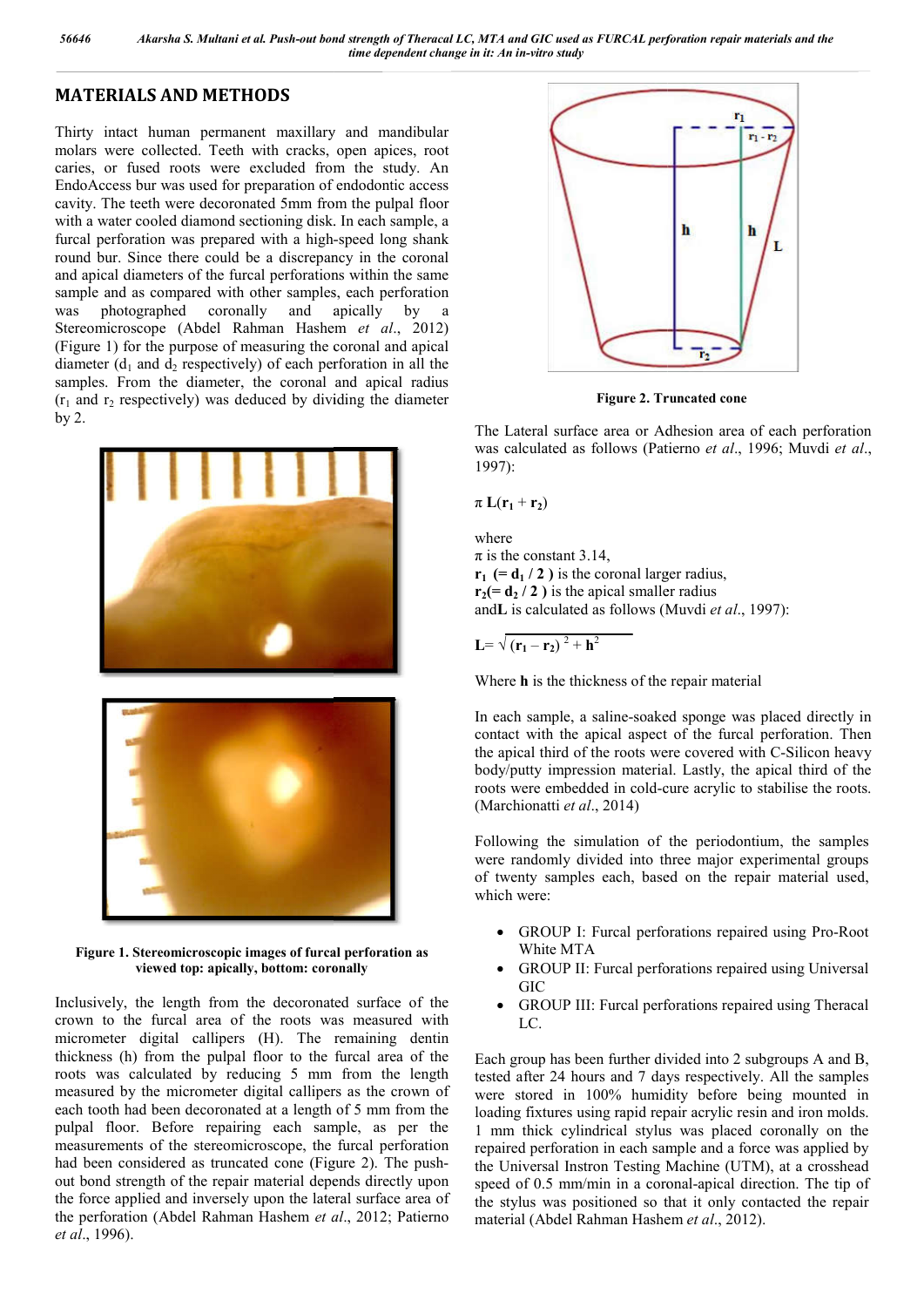

**Figure 3. A sample being tested with 1mm thick cylindrical stylus under Universal Testing Machine**

**Push-out bond strength (In MegaPascals)** = Force at which the perforation repair material failed (In Newtons)  $\div$  Lateral surface area of the furcal perforation (in mm<sup>2</sup>) surface area of the furcal perforation (in  $mm<sup>2</sup>$ )



**Figure 4. Scatter diagram representing push-out bond strength value of each sample in MPa**



**Figure 5. Comparison of Means of all the groups**

### **RESULTS**

The results of the present study showed that the mean push-out bond strength from the highest to the lowest in the order of: ProRoot White MTA after 7 days (11.162MPa) >ProRoot White MTA after 24 hours (7.116 MPa)>Theracal LC after 24 hours (5.026MPa) >Theracal LC after 7 days (5.008 MPa)>Conventional Glass ionomer cement after 24 hours (4.818 MPa) > Conventional Glass Ionomer cement after 7

Anova and Tukey's test, the difference between the subgroups Anova and Tukey's test, the difference between the subgroups<br>of ProRoot MTA with other materials was statistically significant. But, the difference between GIC and Theracal at 24 hours and 7 days respectively was not significant. days (4.22 MPa). After the data was analysed using One-way

#### **DISCUSSION**

days  $\frac{dy}{dx} = \frac{dx}{dx}$ <br>
After the data was analysed using Construction of the data was analysed using One of the data was analysed using One Defense the data was an expected was an expected using One Defense the data was Furcal perforations are significant iatrogenic complications of endodontic treatment and could lead to endodontic failure (da 24 hours and 7 days respectively was not significant.<br> **DISCUSSION**<br>
Furcal perforations are significant iatrogenic complications of<br>
endodontic treatment and could lead to endodontic failure (da<br>
Silva *et al* (2012). The mishaps, caries or resorption (Regan *et al.*, 2005). They are relatively common due to the presence of accessory canals and relatively common due to the presence of accessory canals and<br>less remaining dentin thickness (Gluskin *et al.*, 2013). Haznedaroğlu et al (2003) had reported a 21% incidence of patent accessory canals in molars in a Turkish population. patent accessory canals in molars in a Turkish population.<br>Hashem and Wanees Amin (2012) reported a push-out bond strength of  $8.49 \pm 1.75$  MPa when MTA was allowed to set for 4 days in contact with phosphate-buffered saline. Saghiri *et al* 4 days in contact with phosphate-buffered saline. Saghiri et al.  $(2010)$  demonstrated that pH has an effect on the push-out bond strength of MTA in the lumen of root slices, and reported a mean push-out bond strength of  $9.46 \pm 0.63$  MPa when the strength of MTA in the lumen of root slices, and reported a mean push-out bond strength of  $9.46 \pm 0.63$  MPa when the samples were stored at a pH of 8.4 for 3 days. The ability of MTA to seal root perforations effectively and its setting properties in the presence of moisture and even blood are important characteristics that may result in greater success rates when used for treating root perforations (Mente et al., 2010). Exceptionally, the samples restored with Glass ionomer cement had shown dislodgement resistance less than the average force recorded by Lussi *et al* during amalgam condensation  $(3.7 \pm$ 1.3 MPa) (Aggarwal *et al*., 2013) 2013).Contamination with saline during the formation of the cross-linked matrix could have caused dissolution of the matrix forming cations and anions to the surrounding areas (Shen, 2007) 2007). Even more so, Yao*et al* (1990) have also reported a detrimental effect on GICs due to (1990) have also reported a detrimental effect on GICs due to moisture contamination. Theracal LC, a recently introduced Light-curable resin-modified Calcium silicate material, has an advantage of a controllable working time especially when compared to MTA. Theracal LC requires a clean surface according to the manufacturer's recommendations although it does require moisture for its hydration. It has a curing depth of 1.5-1.7mm (Qureshi *et al*., 2014 2014). In samples used in the present study, the length of the furcal perforation was  $3.02 -$ 4.97 mm resulting in variability of curing of the resin component of Theracal LC affected by saline contamination. Further studies with larger sample size are required to come to a definite conclusion. Further studies with larger sample size are required to come to<br>a definite conclusion.<br>**Conclusion**<br>Mineral Trioxide aggregate has the highest push-out bond in the presence of moisture and even blood are characteristics that may result in greater success rates 1 for treating root perforations (Mente *et al.*, 2010). restored with Glass ionomer cement<br>esistance less than the average force<br>uring amalgam condensation  $(3.7 \pm$ of a controllable working time especially when<br>to MTA. Theracal LC requires a clean surface<br>to the manufacturer's recommendations although it<br>e moisture for its hydration. It has a curing depth of

#### **Conclusion**

strength but Theracal LC has the advantage of its setting being operator controlled, contrary to both MTA and GIC.

#### **REFERENCES**

- operator controlled, contrary to both MTA and GIC.<br> **REFERENCES**<br>
Abdel Rahman Hashem A, Mahmoud MA, Maged FH. 2012. The push-out bond strength of different furcation perforation repair materials: A comparative study. ENDO (LondEngl). 6(4):277–82.
- Aggarwal V, Singla M, Miglani S, Kohli S. 2013. Comparative evaluation of push-out bond strength of ProRoot MTA, evaluation of push-out bond strength of ProRoot MTA,<br>Biodentine and MTA Plus in furcation perforation repair. *J* Conserv Dent., Sep;16(5):462-5.